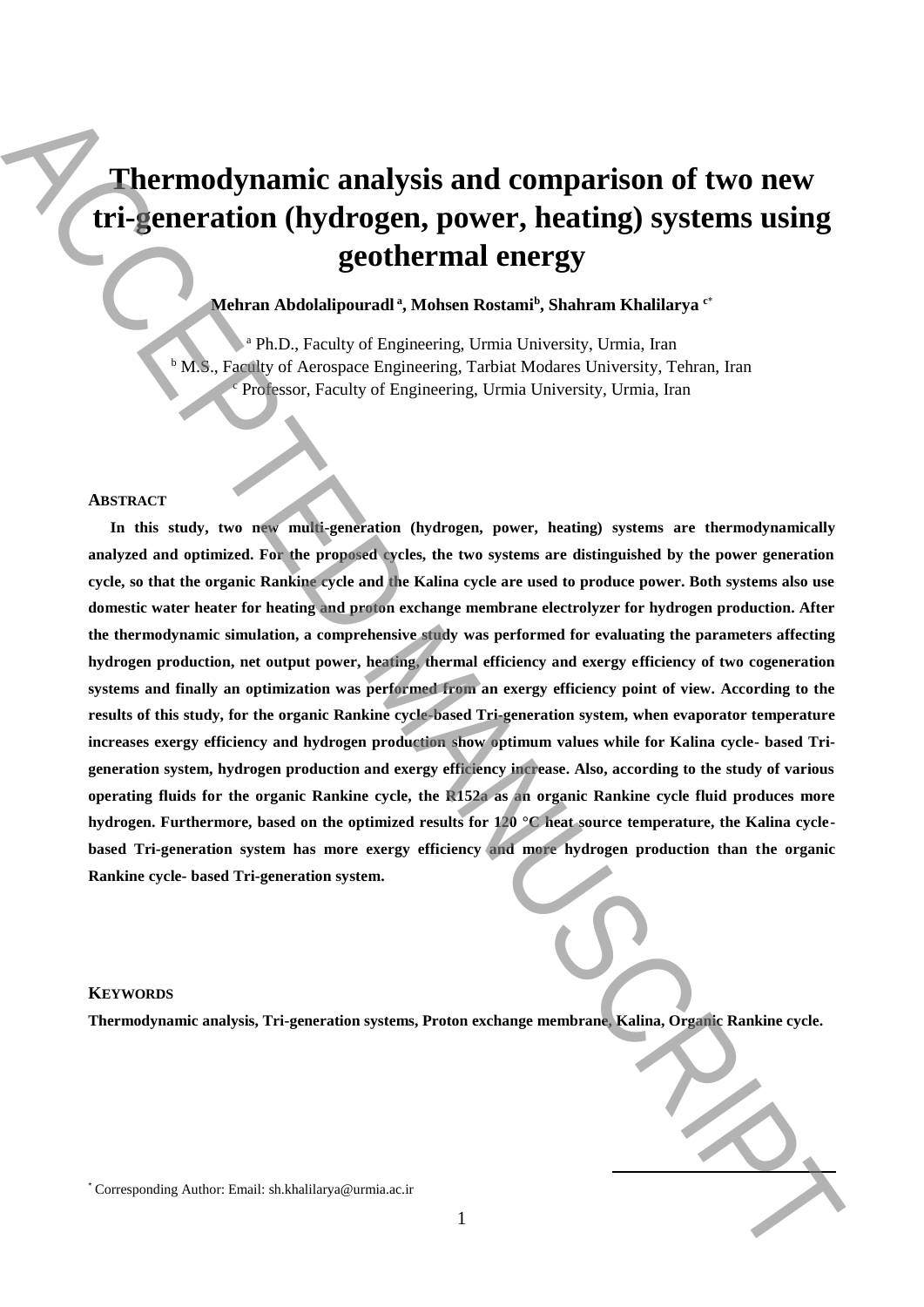### **1. Introduction**

Nowadays, limited fossil fuel sources and growing demand for world energy has led to consumption of renewable energies [1,2]. Geothermal energy is a type of renewable energy that has received much attention due to its sustainability, reliability, and unlimited sources [3]. These days, the cogeneration system is of great importance and is expanding worldwide due to its technical, economic and environmental benefits using geothermal energy sources [4]. The tri-generation (heating, hydrogen and power) systems of geothermal energy are important due to the flexibility in hydrogen production, power and heating. However, not many research works have been conducted in the field of employment of the tri-generation systems, and especially for use of low and medium heat sources, and also not enough attention has been paid to Kalina cycle as the source of power generation in simultaneous production systems and its performance comparison to other well-known cycle such as the organic Rankin cycle. Some principal purposes of the present study are as follows: **1.** Internation of order that is a consequent of the consequent of the set of the set of the set of the set of the set of the set of the set of the set of the set of the set of the set of the set of the set of the set of

- Using geothermal energy as the heat source for tri-generation system to produce hydrogen, heating and power
- Modeling of the two tri-generation systems from the thermodynamic point of view.
- Parametric study and optimization of the systems.

#### **2. System description**

Schematics of the two tri-generation system for power, heating, hydrogen production from geothermal heat source are shown in "Figure 1" and "Figure 2" in which Organic Rankine Cycle (ORC), and Kalina Cycle (KC) are used to produce power respectively. Also, for the two tri-generation systems, domestic water heater (DWH) is used for heating and Proton Exchange Membrane (PEM) is used for hydrogen production.

#### **3. Results and Discussion**

In the ORC-based Tri-generation system, when isobutane is used as the ORC fluid and at optimum thermodynamic condition  $(T_{\text{geo}} = 120^{\circ} \text{C}, T_{\text{evap}} = 89.06^{\circ} \text{C}, \ \Delta T_{\text{PP,evap}} = 10^{\circ} \text{C}, \ a = 0.1$ and  $T_{PEM} = 80^{\circ}$ C), the net output power, heating, hydrogen production, and thermal and exergy efficiencies are 1165 kW, 13226, 1.901 kg/hr, 36.23% and 36.87%, respectively. Also, in the KC-based trigeneration system and optimum thermodynamic condition

$$
(T_{\text{geo}} = 120^{\circ} \text{C}, T_{\text{evap}} = 110^{\circ} \text{C}, \Delta T_{\text{PP,evap}} = 10^{\circ} \text{C}, a = 0.1,
$$

 $P_9 = 39.25$ bar and  $T_{PEM} = 80^{\circ}$ C), the net output power, heating, hydrogen production thermal and exergy efficiencies are calculated as 1197 kW, 12855, 1.951 kg/hr, 35.39% and 37.32%, respectively.



**Figure 1. The new ORC based Tri-generation system**



**Figure 2. The new KC based Tri-generation system**

On the other hand, in the ORC based tri-generation system when n-pentane , R245fa and R152a are used as ORC fluid, hydrogen production is obtained 1.743 kg/hr, 1.831 kg/hr and 1.973 kg/hr, respectively.

The effects of the evaporator temperature on the hydrogen production, net output power, thermal efficiency, exergy efficiency and heating for the ORC based system are displayed in "Figure 3". When *<sup>T</sup>Evap* increases, the inlet enthalpy of ORCT increases, while ORC mass flow rate decreases, these opposite